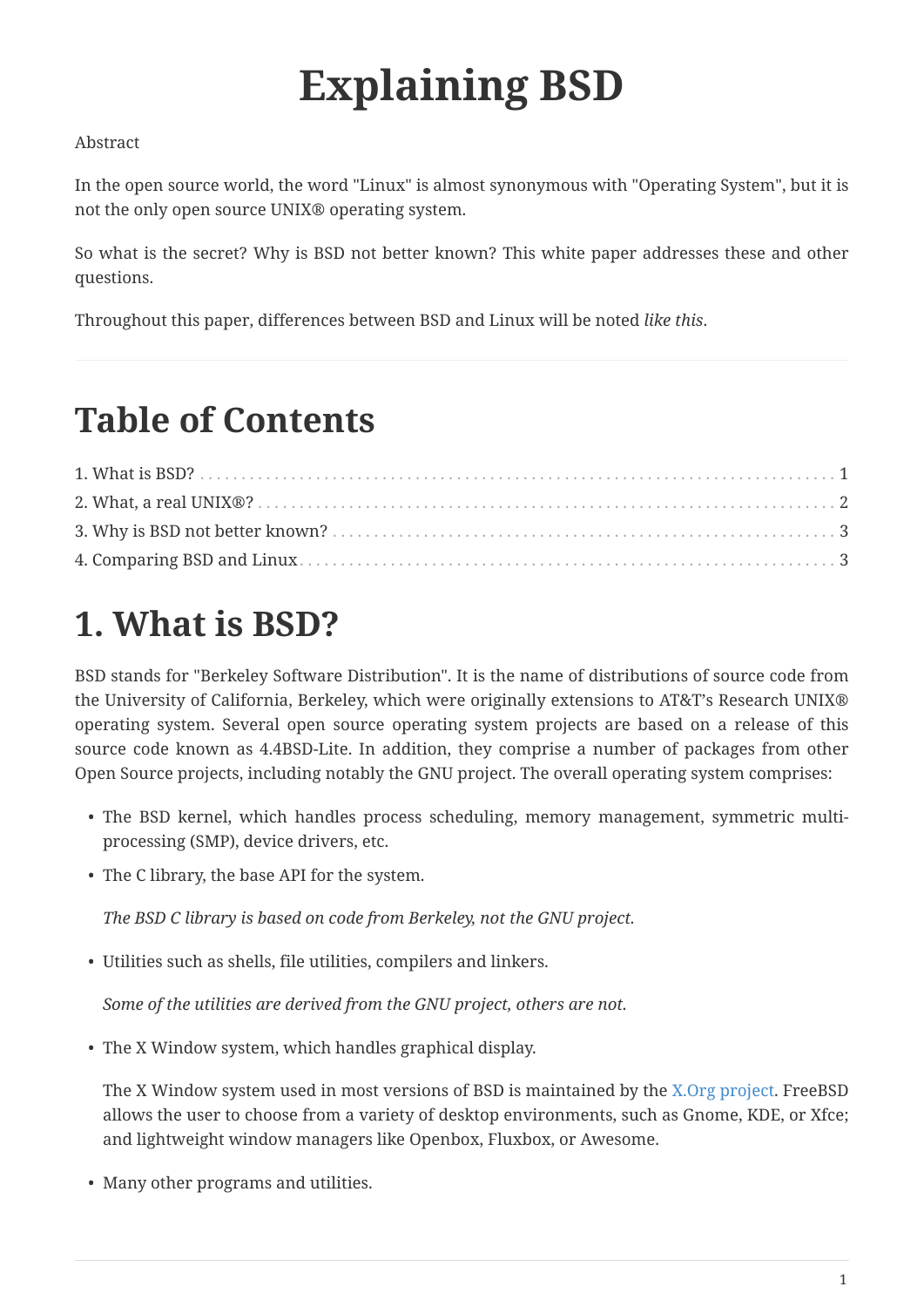### <span id="page-1-0"></span>**2. What, a real UNIX®?**

The BSD operating systems are not clones, but open source derivatives of AT&T's Research UNIX® operating system, which is also the ancestor of the modern UNIX® System V. This may surprise you. How could that happen when AT&T has never released its code as open source?

It is true that AT&T UNIX® is not open source, and in a copyright sense BSD is very definitely *not* UNIX®, but on the other hand, AT&T has imported sources from other projects, noticeably the Computer Sciences Research Group (CSRG) of the University of California in Berkeley, CA. Starting in 1976, the CSRG started releasing tapes of their software, calling them *Berkeley Software Distribution* or *BSD*.

Initial BSD releases consisted mainly of user programs, but that changed dramatically when the CSRG landed a contract with the Defense Advanced Research Projects Agency (DARPA) to upgrade the communications protocols on their network, ARPANET. The new protocols were known as the *Internet Protocols*, later *TCP/IP* after the most important protocols. The first widely distributed implementation was part of 4.2BSD, in 1982.

In the course of the 1980s, a number of new workstation companies sprang up. Many preferred to license UNIX® rather than developing operating systems for themselves. In particular, Sun Microsystems licensed UNIX® and implemented a version of 4.2BSD, which they called SunOS™. When AT&T themselves were allowed to sell UNIX® commercially, they started with a somewhat bare-bones implementation called System III, to be quickly followed by System V. The System V code base did not include networking, so all implementations included additional software from the BSD, including the TCP/IP software, but also utilities such as the *csh* shell and the *vi* editor. Collectively, these enhancements were known as the *Berkeley Extensions*.

The BSD tapes contained AT&T source code and thus required a UNIX® source license. By 1990, the CSRG's funding was running out, and it faced closure. Some members of the group decided to release the BSD code, which was Open Source, without the AT&T proprietary code. This finally happened with the *Networking Tape 2*, usually known as *Net/2*. Net/2 was not a complete operating system: about 20% of the kernel code was missing. One of the CSRG members, William F. Jolitz, wrote the remaining code and released it in early 1992 as *386BSD*. At the same time, another group of ex-CSRG members formed a commercial company called [Berkeley Software Design Inc.](http://www.bsdi.com/) and released a beta version of an operating system called [BSD/386](http://www.bsdi.com/), which was based on the same sources. The name of the operating system was later changed to BSD/OS.

386BSD never became a stable operating system. Instead, two other projects split off from it in 1993: [NetBSD](http://www.NetBSD.org/) and [FreeBSD.](https://www.FreeBSD.org/) The two projects originally diverged due to differences in patience waiting for improvements to 386BSD: the NetBSD people started early in the year, and the first version of FreeBSD was not ready until the end of the year. In the meantime, the code base had diverged sufficiently to make it difficult to merge. In addition, the projects had different aims, as we will see below. In 1996, [OpenBSD](http://www.OpenBSD.org/) split off from NetBSD, and in 2003, [DragonFlyBSD](http://www.dragonflybsd.org/) split off from FreeBSD.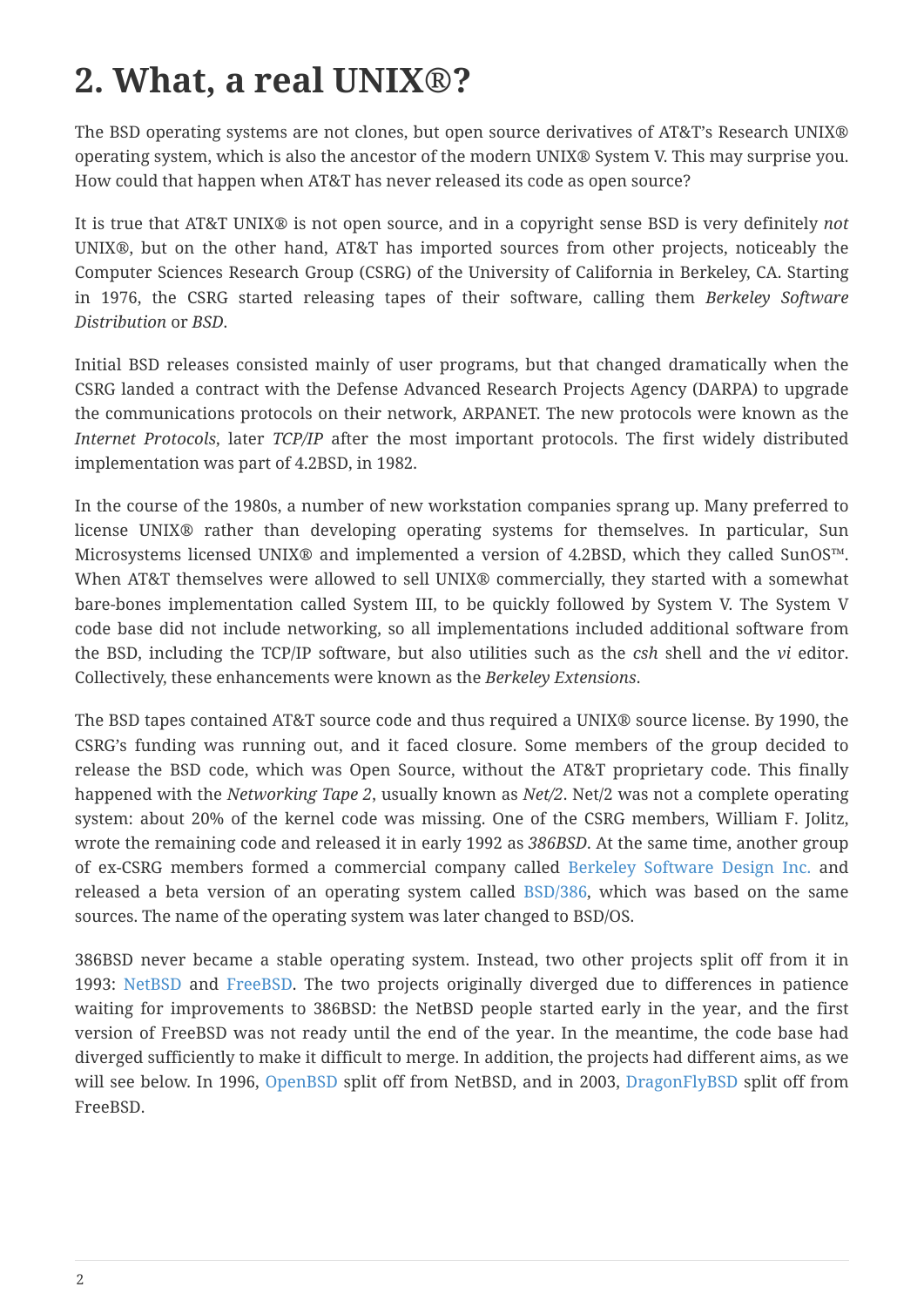### <span id="page-2-0"></span>**3. Why is BSD not better known?**

For a number of reasons, BSD is relatively unknown:

- 1. The BSD developers are often more interested in polishing their code than marketing it.
- 2. Much of Linux's popularity is due to factors external to the Linux projects, such as the press, and to companies formed to provide Linux services. Until recently, the open source BSDs had no such proponents.
- 3. In 1992, AT&T sued [BSDI,](http://www.bsdi.com/) the vendor of BSD/386, alleging that the product contained AT&Tcopyrighted code. The case was settled out of court in 1994, but the spectre of the litigation continues to haunt people. In March 2000 an article published on the web claimed that the court case had been "recently settled".

One detail that the lawsuit did clarify is the naming: in the 1980s, BSD was known as "BSD UNIX®". With the elimination of the last vestige of AT&T code from BSD, it also lost the right to the name UNIX®. Thus you will see references in book titles to "the 4.3BSD UNIX® operating system" and "the 4.4BSD operating system".

## <span id="page-2-1"></span>**4. Comparing BSD and Linux**

So what is really the difference between, say, Debian Linux and FreeBSD? For the average user, the difference is surprisingly small: Both are UNIX® like operating systems. Both are developed by noncommercial projects (this does not apply to many other Linux distributions, of course). In the following section, we will look at BSD and compare it to Linux. The description applies most closely to FreeBSD, which accounts for an estimated 80% of the BSD installations, but the differences from NetBSD, OpenBSD and DragonFlyBSD are small.

### **4.1. Who owns BSD?**

No one person or corporation owns BSD. It is created and distributed by a community of highly technical and committed contributors all over the world. Some of the components of BSD are Open Source projects in their own right and managed by different project maintainers.

### **4.2. How is BSD developed and updated?**

The BSD kernels are developed and updated following the Open Source development model. Each project maintains a publicly accessible *source tree* which contains all source files for the project, including documentation and other incidental files. Users can obtain a complete copy of any version.

A large number of developers worldwide contribute to improvements to BSD. They are divided into three kinds:

• *Contributors* write code or documentation. They are not permitted to commit (add code) directly to the source tree. In order for their code to be included in the system, it must be reviewed and checked in by a registered developer, known as a *committer*.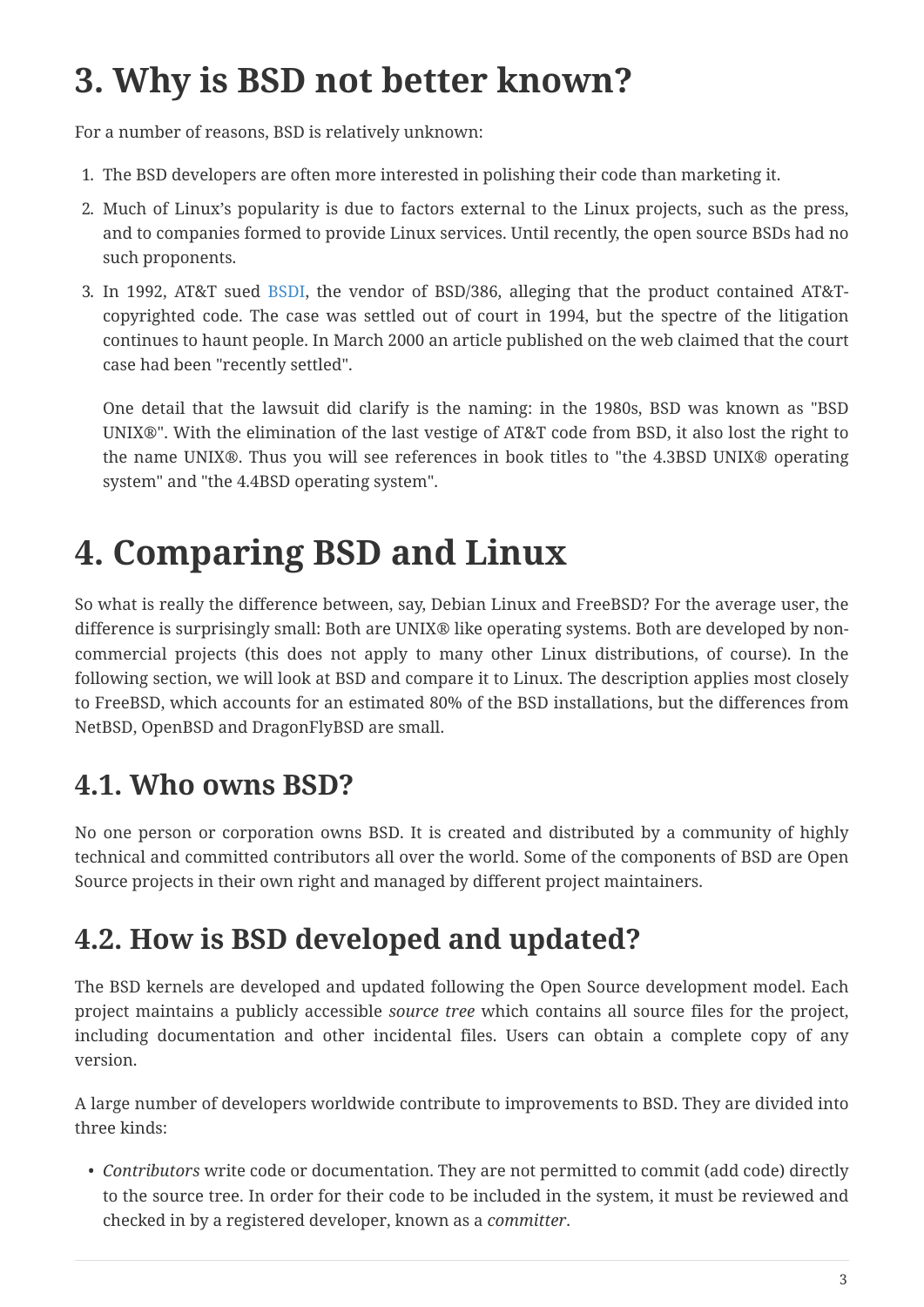• *Committers* are developers with write access to the source tree. In order to become a committer, an individual must show ability in the area in which they are active.

It is at the individual committer's discretion whether they should obtain authority before committing changes to the source tree. In general, an experienced committer may make changes which are obviously correct without obtaining consensus. For example, a documentation project committer may correct typographical or grammatical errors without review. On the other hand, developers making far-reaching or complicated changes are expected to submit their changes for review before committing them In extreme cases, a core team member with a function such as Principal Architect may order that changes be removed from the tree, a process known as *backing out*. All committers receive mail describing each individual commit, so it is not possible to commit secretly.

• The *Core team*. FreeBSD and NetBSD each have a core team which manages the project. The core teams developed in the course of the projects, and their role is not always well-defined. It is not necessary to be a developer in order to be a core team member, though it is normal. The rules for the core team vary from one project to the other, but in general they have more say in the direction of the project than non-core team members have.

This arrangement differs from Linux in a number of ways:

- 1. No one person controls the content of the system. In practice, this difference is overrated, since the Principal Architect can require that code be backed out, and even in the Linux project several people are permitted to make changes.
- 2. On the other hand, there *is* a central repository, a single place where you can find the entire operating system sources, including all older versions.
- 3. BSD projects maintain the entire "Operating System", not only the kernel. This distinction is only marginally useful: neither BSD nor Linux is useful without applications. The applications used under BSD are frequently the same as the applications used under Linux.
- 4. As a result of the formalized maintenance of a single SVN source tree, BSD development is clear, and it is possible to access any version of the system by release number or by date. SVN also allows incremental updates to the system: for example, the FreeBSD repository is updated about 100 times a day. Most of these changes are small.

#### **4.3. BSD releases**

FreeBSD, NetBSD and OpenBSD provide the system in three different "releases". As with Linux, releases are assigned a number such as 1.4.1 or 3.5. In addition, the version number has a suffix indicating its purpose:

- 1. The development version of the system is called *CURRENT*. FreeBSD assigns a number to CURRENT, for example FreeBSD 5.0-CURRENT. NetBSD uses a slightly different naming scheme and appends a single-letter suffix which indicates changes in the internal interfaces, for example NetBSD 1.4.3G. OpenBSD does not assign a number ("OpenBSD-current"). All new development on the system goes into this branch.
- 2. At regular intervals, between two and four times a year, the projects bring out a *RELEASE* version of the system, which is available on CD-ROM and for free download from FTP sites, for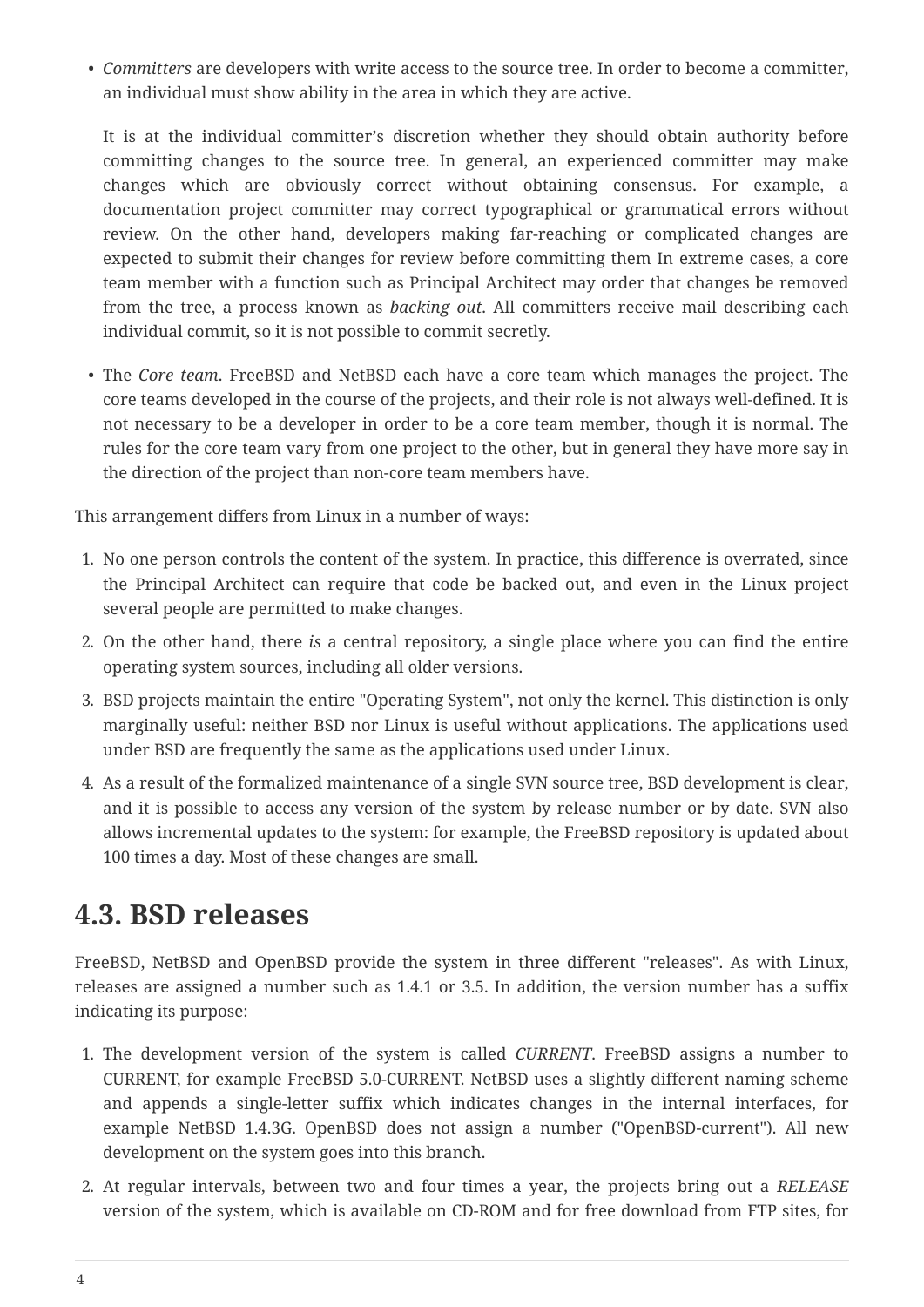example OpenBSD 2.6-RELEASE or NetBSD 1.4-RELEASE. The RELEASE version is intended for end users and is the normal version of the system. NetBSD also provides *patch releases* with a third digit, for example NetBSD 1.4.2.

3. As bugs are found in a RELEASE version, they are fixed, and the fixes are added to the SVN tree. In FreeBSD, the resultant version is called the *STABLE* version, while in NetBSD and OpenBSD it continues to be called the RELEASE version. Smaller new features can also be added to this branch after a period of test in the CURRENT branch. Security and other important bug fixes are also applied to all supported RELEASE versions.

*By contrast, Linux maintains two separate code trees: the stable version and the development version. Stable versions have an even minor version number, such as 2.0, 2.2 or 2.4. Development versions have an odd minor version number, such as 2.1, 2.3 or 2.5. In each case, the number is followed by a further number designating the exact release. In addition, each vendor adds their own userland programs and utilities, so the name of the distribution is also important. Each distribution vendor also assigns version numbers to the distribution, so a complete description might be something like "TurboLinux 6.0 with kernel 2.2.14"*

#### **4.4. What versions of BSD are available?**

In contrast to the numerous Linux distributions, there are only four major open source BSDs. Each BSD project maintains its own source tree and its own kernel. In practice, though, there appear to be fewer divergences between the userland code of the projects than there is in Linux.

It is difficult to categorize the goals of each project: the differences are very subjective. Basically,

- FreeBSD aims for high performance and ease of use by end users, and is a favourite of web content providers. It runs on a [number of platforms](https://www.FreeBSD.org/platforms/) and has significantly more users than the other projects.
- NetBSD aims for maximum portability: "of course it runs NetBSD". It runs on machines from palmtops to large servers, and has even been used on NASA space missions. It is a particularly good choice for running on old non-Intel® hardware.
- OpenBSD aims for security and code purity: it uses a combination of the open source concept and rigorous code reviews to create a system which is demonstrably correct, making it the choice of security-conscious organizations such as banks, stock exchanges and US Government departments. Like NetBSD, it runs on a number of platforms.
- DragonFlyBSD aims for high performance and scalability under everything from a single-node UP system to a massively clustered system. DragonFlyBSD has several long-range technical goals, but focus lies on providing a SMP-capable infrastructure that is easy to understand, maintain and develop for.

There are also two additional BSD UNIX® operating systems which are not open source, BSD/OS and Apple's Mac OS® X:

• BSD/OS was the oldest of the 4.4BSD derivatives. It was not open source, though source code licenses were available at relatively low cost. It resembled FreeBSD in many ways. Two years after the acquisition of BSDi by Wind River Systems, BSD/OS failed to survive as an independent product. Support and source code may still be available from Wind River, but all new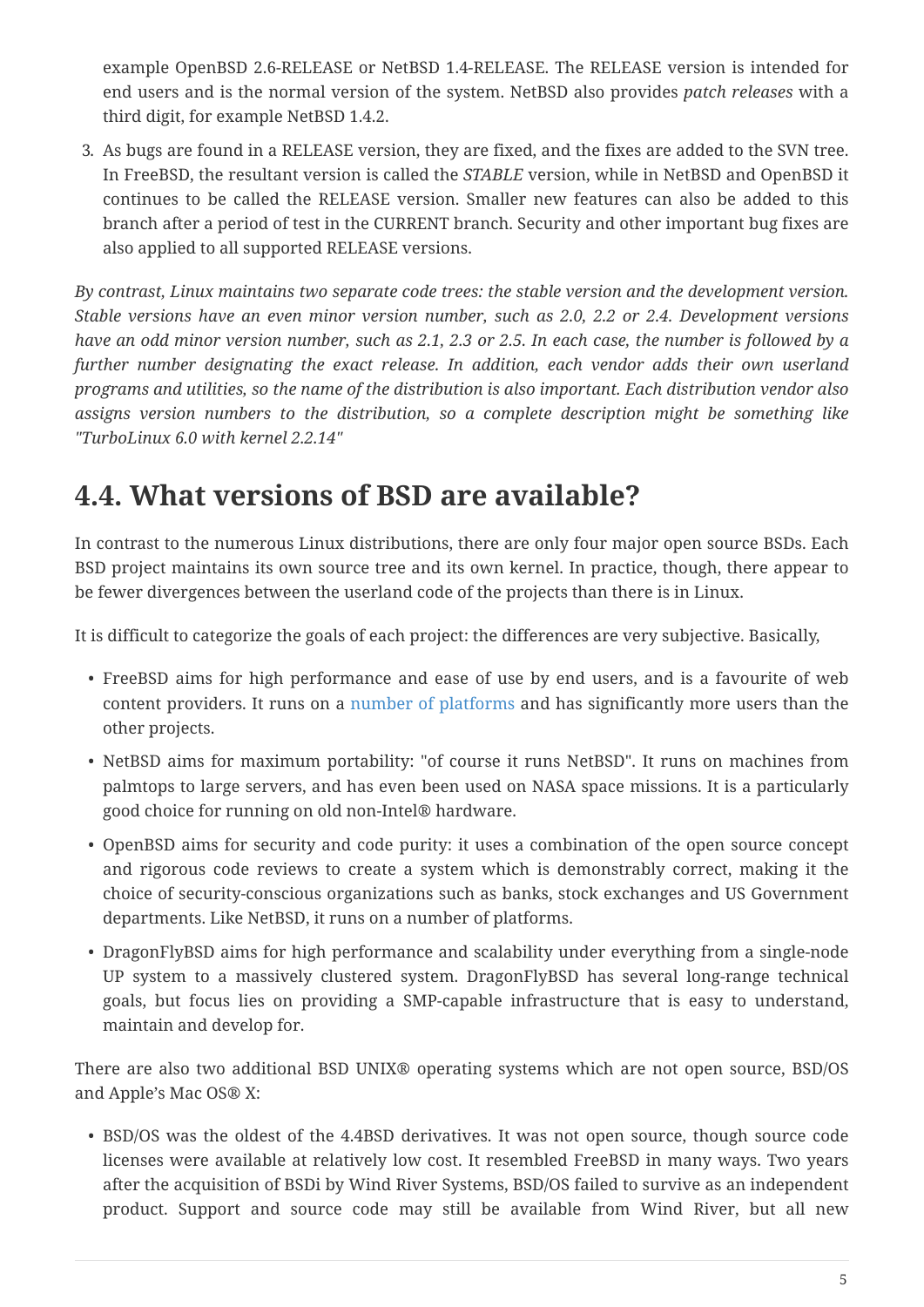development is focused on the VxWorks embedded operating system.

• [Mac OS® X](http://www.apple.com/macosx/server/) is the latest version of the operating system for Apple®'s Mac® line. The BSD core of this operating system, [Darwin,](http://developer.apple.com/darwin/) is available as a fully functional open source operating system for x86 and PPC computers. The Aqua/Quartz graphics system and many other proprietary aspects of Mac OS® X remain closed-source, however. Several Darwin developers are also FreeBSD committers, and vice-versa.

#### **4.5. How does the BSD license differ from the GNU Public license?**

Linux is available under the [GNU General Public License](http://www.fsf.org/copyleft/gpl.html) (GPL), which is designed to eliminate closed source software. In particular, any derivative work of a product released under the GPL must also be supplied with source code if requested. By contrast, the [BSD license](http://www.opensource.org/licenses/bsd-license.html) is less restrictive: binary-only distributions are allowed. This is particularly attractive for embedded applications.

#### **4.6. What else should I know?**

Since fewer applications are available for BSD than Linux, the BSD developers created a Linux compatibility package, which allows Linux programs to run under BSD. The package includes both kernel modifications, in order to correctly perform Linux system calls, and Linux compatibility files such as the C library. There is no noticeable difference in execution speed between a Linux application running on a Linux machine and a Linux application running on a BSD machine of the same speed.

The "all from one supplier" nature of BSD means that upgrades are much easier to handle than is frequently the case with Linux. BSD handles library version upgrades by providing compatibility modules for earlier library versions, so it is possible to run binaries which are several years old with no problems.

#### **4.7. Which should I use, BSD or Linux?**

What does this all mean in practice? Who should use BSD, who should use Linux?

This is a very difficult question to answer. Here are some guidelines:

- "If it ain't broke, don't fix it": If you already use an open source operating system, and you are happy with it, there is probably no good reason to change.
- BSD systems, in particular FreeBSD, can have notably higher performance than Linux. But this is not across the board. In many cases, there is little or no difference in performance. In some cases, Linux may perform better than FreeBSD.
- In general, BSD systems have a better reputation for reliability, mainly as a result of the more mature code base.
- BSD projects have a better reputation for the quality and completeness of their documentation. The various documentation projects aim to provide actively updated documentation, in many languages, and covering all aspects of the system.